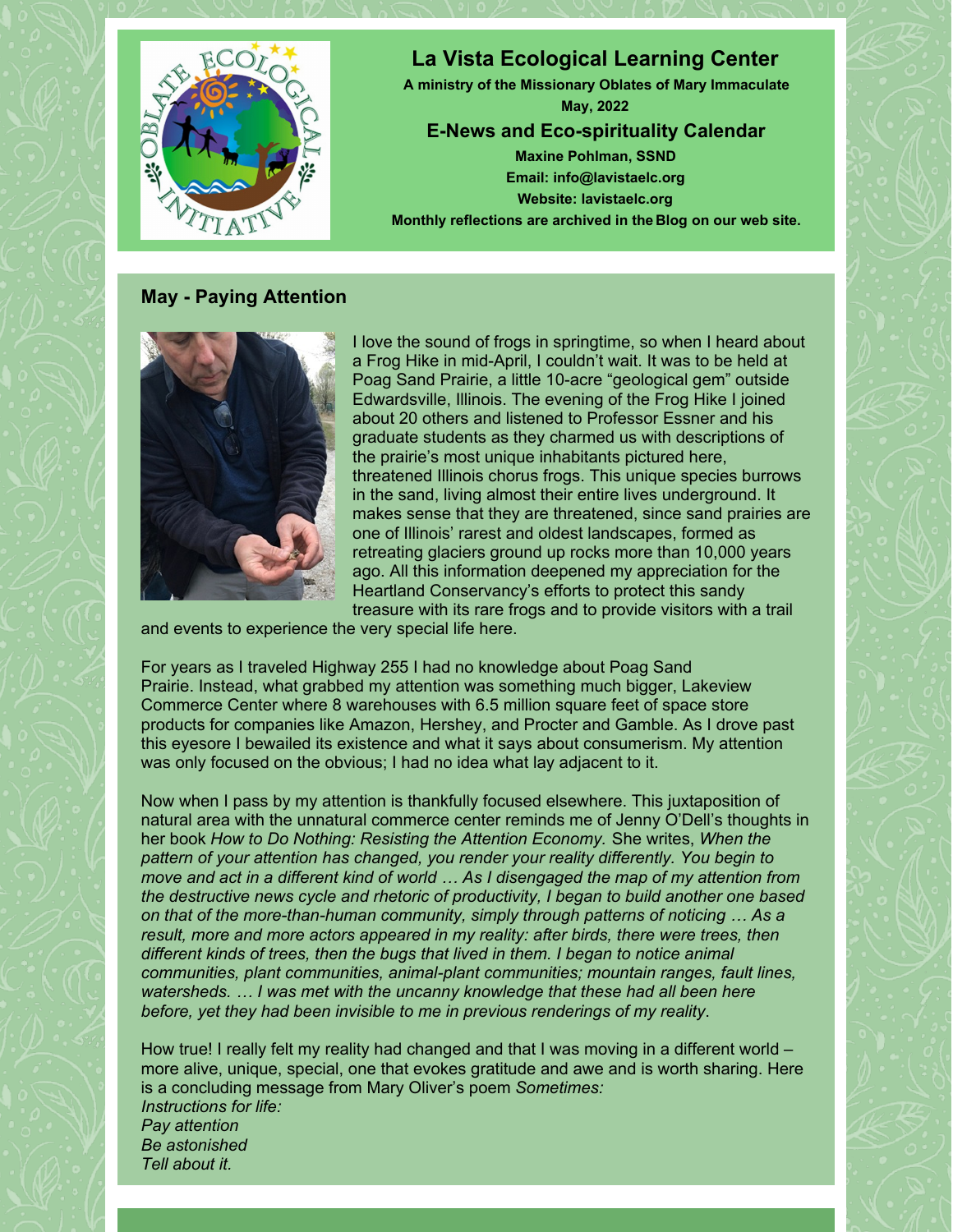#### **May 10 Workday in the Oblates' Preserve 9:00 – 11:30 am**

Speaking of paying attention, since I began removing honeysuckle at La Vista, I started seeing it **everywhere**. Driving down a road lined with it, I want to jump out of the car and get to work. Walking in a park choked with it, I imagine the native flowers and oak trees that WOULD be present if the honeysuckle and other invasives were gone. I am also more attentive and grateful in areas where the hard work has been done, like Knobelach Woods in Belleville, Illinois. On a wildflower hike there in mid-April, I observed an abundance of spring ephemerals covering the forest floor like the bellwort pictured here. The variety and abundance was simply stunning!



This is the goal for our La Vista Woods – a carpet of natives in spring and the growth of more oak trees,

restoring the woods to health. Please join us to make this happen, and let me know - 618- 466-5004.

## **Sunday, May 15-16 Total Lunar Eclipse 8:32 pm – 1:50 am**

On a cloudless night this event will be a perfect opportunity to practice paying attention and experiencing an alternative *rendering of reality* as O'Dell describes above. In addition to observing the slowing changing face of the moon we can also listen to night sounds, watch for nocturnal animals and birds, observe shadows in the moonlight, and feel the night air encircling our bodies. So, get your favorite chair and head out to receive this blessing which is sure to evoke gratitude and awe.

# **May 20 World Bee Day and Endangered Species Day**

The fact that these days coincide is our invitation to pay attention to ALL KINDS of pollinators all through the seasons to keep them off the endangered species list. Our work may include:

- Choosing native plants in a variety of shapes and colors
- Planting in clumps of the same color to help pollinators find them
- Including native shrubs like elderberries, chokeberries, red osier dogwood, New Jersey tea, fragrant sumac, and spicebush in our planting plans
- Providing native flowers throughout the season, since late-blooming flowers will serve those pollinators that over-winter in your garden
- Leaving flower stalks and seed heads over the winter, only removing them mid-April when whatever is living in them begins a new life cycle

Finally - thank pollinators! In addition to acknowledging that we couldn't live without them, we recognize their intrinsic value outside of what they do for us. Visit the Xerces Society's web site for important and often unthought of ways to minimize human impact on [pollinators:](https://www.xerces.org/pollinator-conservation/habitat-restoration/management) Managing **Habitat for Pollinators.** 



**May 22 Soul Sunday**